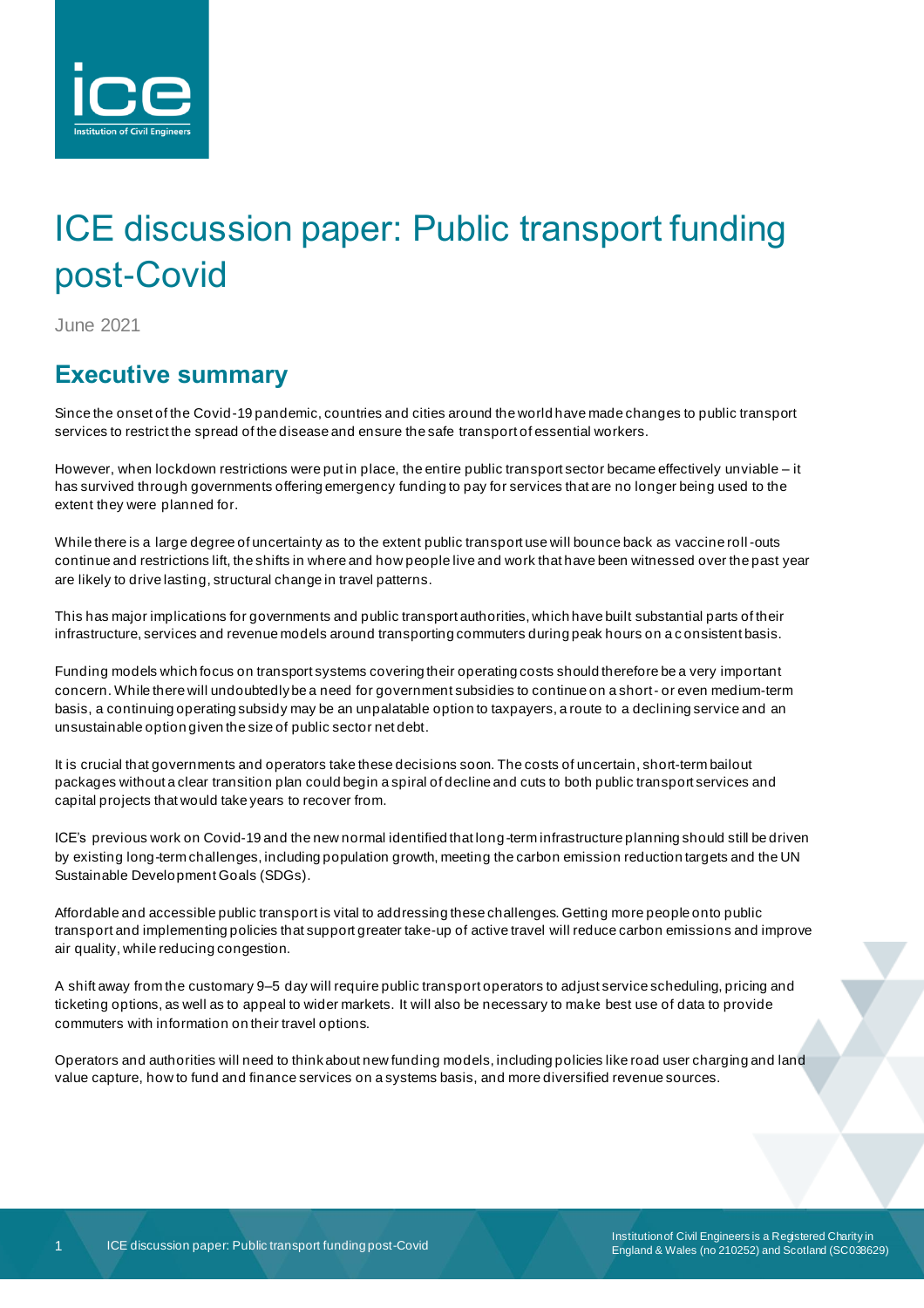

On top of this, intelligent use of scenario planning and constant data monitoring is essential. Operators will need to start from new baseline assumptions about how people will use and move through transport systems, including when they will travel, how they will travel and in what numbers.

As the world moves towards recovery, there is an opportunity to do things differently. The policy choices made regarding spending and investments on public transport during recovery and beyond will determine countries' ability to reach sustainable development goals and national strategic objectives.

While there is no one-size-fits-all approach to ensuring sustainable funding for public transport going forward, there are certain principles that an effective transportation funding mechanism should be built on :

- 1. The funding model requires a reasonable amount of stability and resilience. Indeed, this is one reason why the pandemic has impacted hard on UK public transport in particular, as the heavy reliance on farebox revenue left operators vulnerable.
- 2. The funding model must be flexible enough to scale with demand for public transport in times when there is significant growth in demand. This includes close alig nment between timetables and accessibility of different modes in order to 'right-size' the system.
- 3. The funding model requires a diverse array of revenue sources. While the exact mix of funding will depend on local requirements, there is a need for a mix of general taxpayer revenues, farebox and some specific tax revenues. This can include road user or congestion charging, workplace parking levies or looking to adopt funding models that incorporate property portfolios.
- 4. The funding model must be accepted by the public. There is a need for public transport to be safe, affordable, accessible and reliable, without government support for it vastly increasing the size of public sector net debt. It is important that the public do clearly recognise the value of public transport and its importance to meeting national goals, but the extent to which they are willing to pay for it needs to be a key consideration.

# **What has actually changed?**

Before the Covid-19 pandemic, passenger journeys on Britain's rail network were at an all-time high, having doubled over the past 20 years to almost 1.8 billion.<sup>1</sup> Investments were targeted at relieving congestion and pinch-points, while improving capacity both on the existing network, through improvements and new rolling stock, and by creating new lines.

In 2018/19, 4.8 billion bus journeys were made in Britain, greater than the number of journeys made on the national rail network and London Underground combined.<sup>2</sup>A further 300 million journeys were made by tram and light rail.<sup>3</sup>

The Covid-19 pandemic and associated restrictions have had significant and dramatic impacts on public transport use. Following the announcement of the initial lockdown in March 2020, public transport use fell by 80 to 95% for different modes and, as of May 2021, is still only seeing between 30 to 50% of normal use for rail and around 50 to 60% of normal use for buses.<sup>4</sup>

Department for Transport (2019[\) Rail Factsheet](https://assets.publishing.service.gov.uk/government/uploads/system/uploads/attachment_data/file/851082/rail-factsheet-2019.pdf)

<sup>2</sup> Department for Transport (2019[\) Transport Statistics Great Britain 2019](https://assets.publishing.service.gov.uk/government/uploads/system/uploads/attachment_data/file/870647/tsgb-2019.pdf)

<sup>&</sup>lt;sup>3</sup> Ibid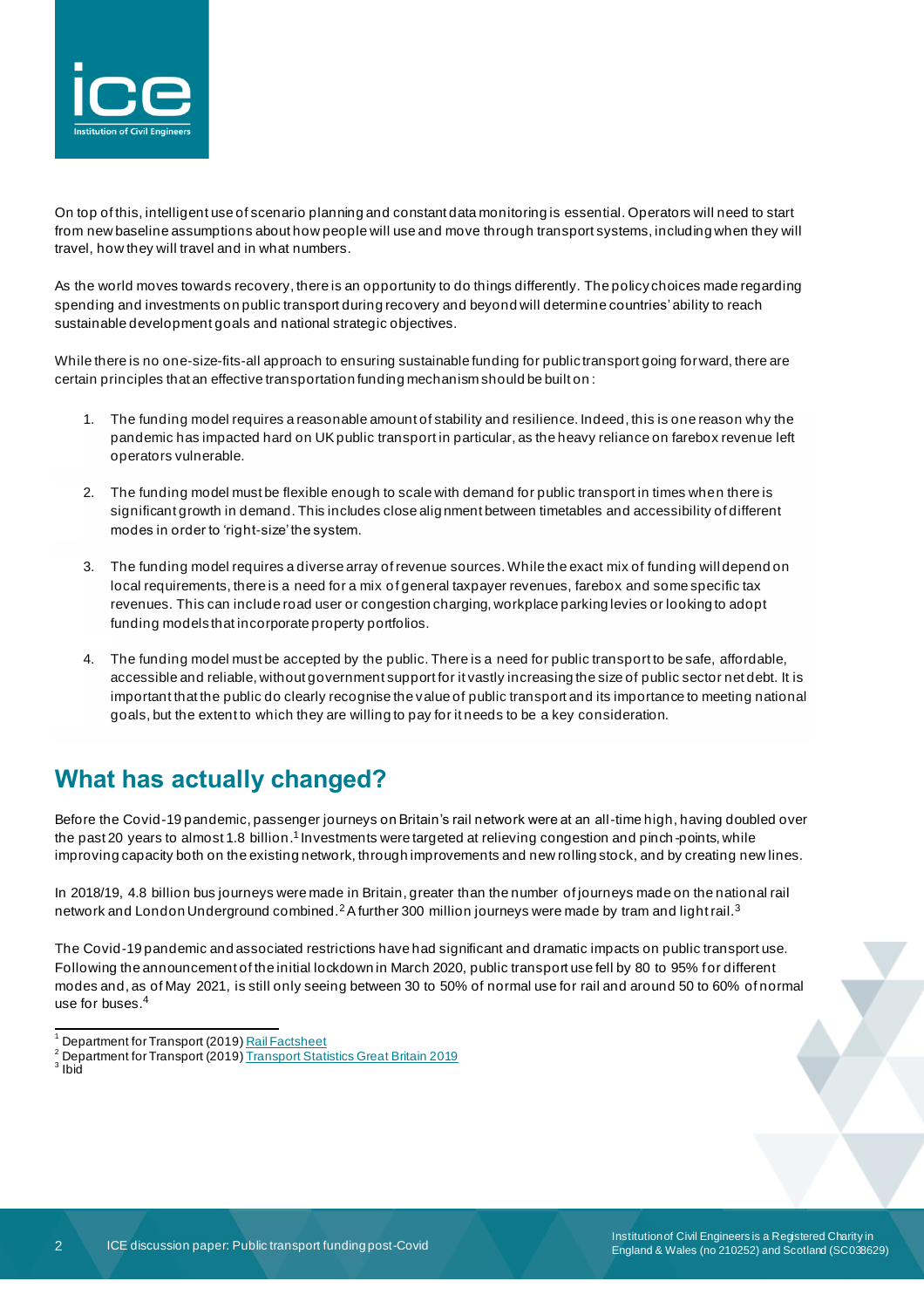



Source: Department for Transport<sup>5</sup>



Source: Department for Transport<sup>6</sup> (days of 0% usage are where data is not available)

Working from home has increased. A survey for the Campaign for Better Transport found that 65% of UK adults in employment were working entirely from their place of work before the pandemic, whereas just 53% plan to do so when restrictions begin to ease.<sup>7</sup>

 $^{4}$  Department for Transport (2021[\) Transport Use During the Coronavirus Pandemic](https://www.gov.uk/government/statistics/transport-use-during-the-coronavirus-covid-19-pandemic)

5 Ibid 6 Ibid

<sup>7</sup> Campaign for Better Transport (2021[\) Survey Reveals Public's Travel Plans Post Covid](https://bettertransport.org.uk/media/12-apr-2021-survey-reveals-publics-travel-plans-post-covid)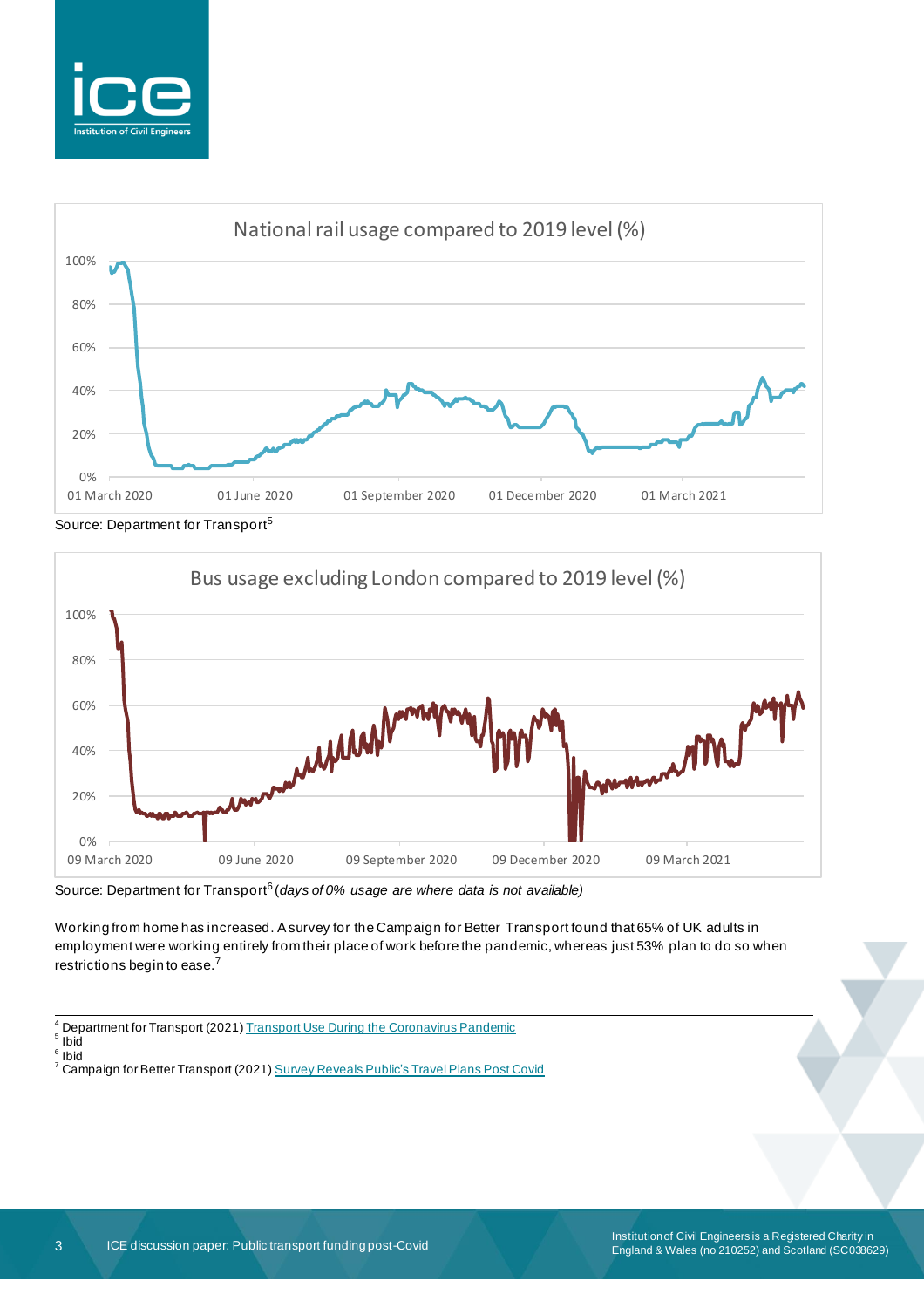

However, even before Covid-19, the regular five-day commute was in slow decline due to increases in flexible working patterns. The proportion of people who primarily worked from home stood at 6% in early 2020 (pre-pandemic), while it is estimated that up to 25% of UK workers occasionally worked from home.<sup>8</sup>

This trend has accelerated; just two months into the first lockdown, almost 50% of UK adults in employment reported they were working from home.<sup>9</sup>This was a pattern repeated across the Western world; in the United States, approximately 48% of the workforce worked from home, and 42% in the European Union.<sup>10</sup>

Even when restrictions were temporarily lifted in the UK during summer 2020, only a third of UK office workers returned to their normal place of work.<sup>11</sup> One expert interviewed for this paper stated that flexible working trends that would have likely occurred over the course of the next decade have instead happened in one year.

Many of those who do return to the office are unlikely to adopt the same travel patterns as before. Just 12% of UK commuters plan to travel to work five days a week after the pandemic.<sup>12</sup>This is a pattern repeated globally – a study by Deloitte Switzerland found that 23% of Swiss adults would decrease their use of public transport long term in response to the pandemic.<sup>13</sup>

Analysis from the CBI has shown that 76% of UK businesses expect flexible working to become more widespread in their organisation post-pandemic, and 47% expect most of their workforce to adopt hybrid working from office and home beyond 2021.<sup>14</sup>

The lockdowns also saw the focus shift to accelerating other forms of transport, particularly funding and temporary measures to encourage active travel.<sup>15</sup> Between May and September 2020 in the UK, 34% of cyclists reported that they cycled more than before the pandemic, while 38% of those who walk reported they walked more than before.<sup>16</sup>

Social distancing restrictions and overall personal hygiene regimes through the pandemic have made people more aware of personal space and the cleanliness of their environments.<sup>17</sup> In addition to introducing limits on passenger numbers, public transport authorities have provided hygiene measures at stations, as well as more frequent and enhanced cleaning of vehicles and rolling stock.

Private car use, despite an initial drop at the beginning of lockdown restrictions, has returned to pre-pandemic levels.<sup>18</sup> However, there is no evidence of increased car ownership.<sup>19</sup>

There have also been changes in where people live, both in the UK and globally. It has been estimated that up to 700,000 people exited London during the pandemic, some perhaps permanently, with people also leaving major cities such as New York.<sup>20</sup>

<sup>&</sup>lt;sup>8</sup> Felstead, A and Reuschke, D, Wales Institute of Social and Economic Research (2020) <u>Homeworking in the UK: Before and During the</u> [2020 Lockdown](https://wiserd.ac.uk/sites/default/files/documents/Homeworking%20in%20the%20UK_Report_Final_3.pdf)<br><sup>9</sup> Ibid

<sup>&</sup>lt;sup>10</sup> International Transport Forum (2021) **[Transport Outlook 2021](https://www.oecd-ilibrary.org/sites/16826a30-en/index.html?itemId=/content/publication/16826a30-en)** 

 $11$  Ibid

<sup>&</sup>lt;sup>12</sup> Transport Focus (2021) Flexi-Season Tickets – [The Future for Rail Commuting?](https://www.transportfocus.org.uk/blog/flexi-season-tickets-the-future-for-rail-commuting/)

<sup>&</sup>lt;sup>13</sup> Deloitte Switzerland (2020[\) Mobility After Coronavirus Crisis –](https://www2.deloitte.com/ch/en/pages/public-sector/articles/mobilitaet-nach-der-corona-krise.html) From Public to Private

<sup>&</sup>lt;sup>14</sup> CBI (2020) [No Turning Back](https://www.cbi.org.uk/media/5855/no-turning-back.pdf)

<sup>&</sup>lt;sup>15</sup> International Transport Forum (2021[\) Transport Outlook 2021](https://www.oecd-ilibrary.org/sites/16826a30-en/index.html?itemId=/content/publication/16826a30-en)

<sup>&</sup>lt;sup>16</sup> Department for Transport (2021[\) National Travel Attitudes Study: Wave 4 \(Final\)](https://assets.publishing.service.gov.uk/government/uploads/system/uploads/attachment_data/file/956170/national-travel-attitudes-study-wave-4-final.pdf)

<sup>17</sup> Mintel (2021) [Beyond Theatre: The Demand for Cleanliness Post-Covid-19](https://www.mintel.com/blog/covid-19/beyond-theater-the-demand-for-cleanliness-post-covid)

<sup>&</sup>lt;sup>18</sup> National Infrastructure Commission (2021[\) Behaviour Change and Infrastructure Beyond Covid-19](https://nic.org.uk/studies-reports/behaviour-change-and-infrastructure-beyond-covid-19/)

<sup>19</sup> Ibid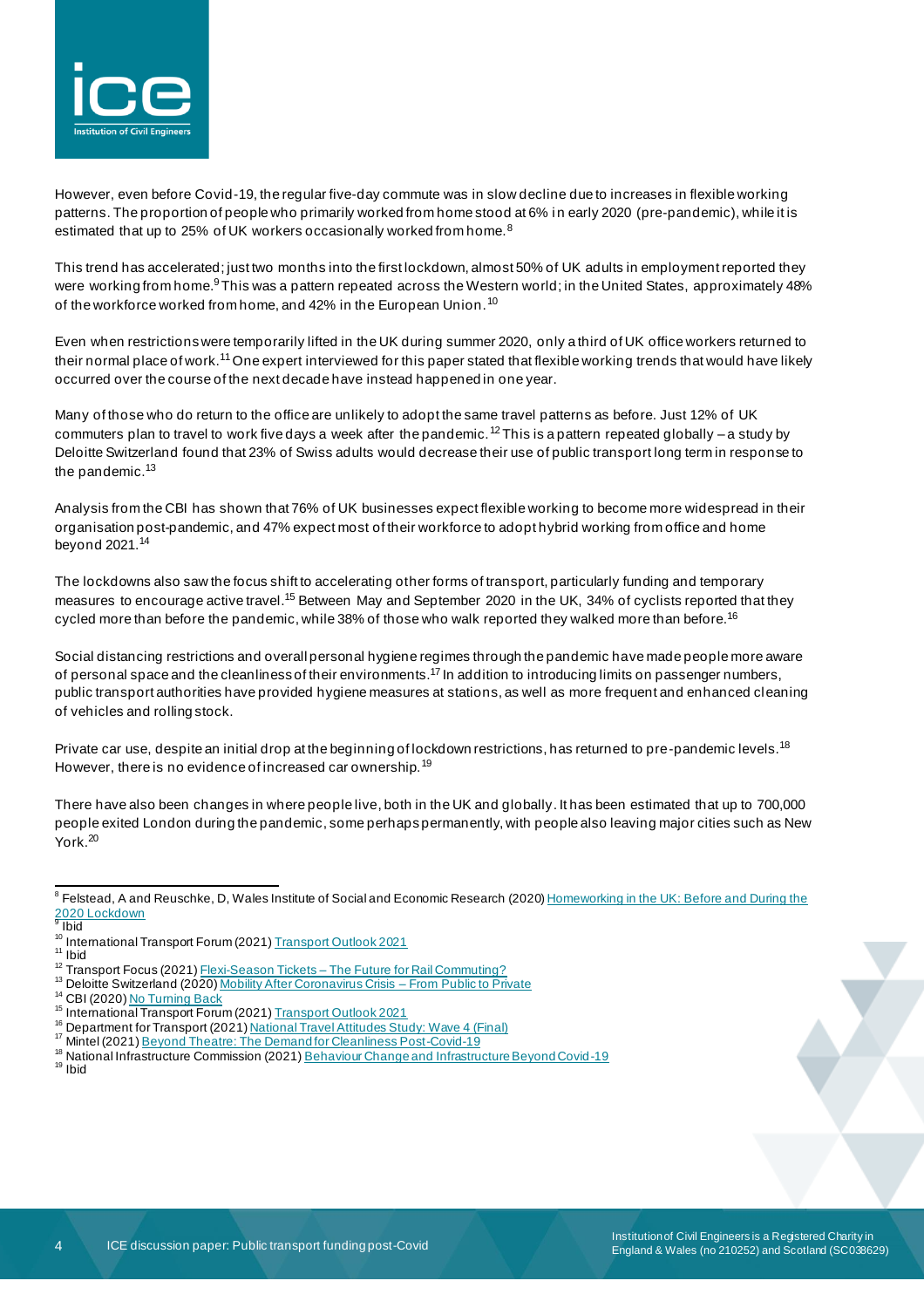

# **What has remained constant?**

Public transport systems are a significant enabler of economic, environmental and social prosperity. Their continual development requires strong stewardship, ensuring the correct interventions are made at the right time for the public benefit.

As mentioned earlier, ICE's work on Covid-19 and the new normal identified that long-term infrastructure planning should still be driven by existing long-term challenges, including population growth, meeting the carbon emission reduction targets and the UN SDGs.

Even after Covid-19, the long-term drivers for infrastructure have not changed and should remain the driving force behind major transport system interventions.

On decarbonisation and achieving net zero, transport is critical. There is no path to delivering net zero by 2050 that does not run through decarbonising transport, which in the UK represents the largest source of carbon emissions.<sup>21</sup> Many cities around the world continue to have poor levels of air quality, the health problems of which are intensified by inactive lifestyles.<sup>22</sup>

Public transport networks must provide more journeys and carry more passengers in the years ahead if we are going to tackle these systemic issues. Those choosing not to or unable to cycle or walk are more likely to revert to the private car if public transport cannot deliver an acceptable, affordable option. ICE has called for investment in active travel options in the immediate recovery from Covid-19 in order to maintain positive shifts to those modes.<sup>23</sup>

Funding of mass transit schemes in the UK is still likely to persist in terms of the government's 'levelling-up' agenda. Indeed, the National Infrastructure Strategy in November 2020 confirmed that investment is being directed to improve public transport networks in regional cities.<sup>24</sup> However, this is not to the extent as recommended by the National Infrastructure Commission (NIC) in its National Infrastructure Assessment – the government did not fully endorse the NIC's recommendations in areas of funding and empowering local and regional leaders to make decisions on transport, meaning policy gaps still remain. 25

# **What do these changes mean?**

Such a dramatic change to the way millions of people work presents a major challenge for public transport networks, which have built large parts of their infrastructure, services and revenue models around carrying commuters during peak hours.

The accelerated adoption of digital collaboration tools in work and learning environments could have potentially permanent effects and drive lasting, structural changes in travel patterns. While these shifts may not ultimately change the amount of time people spend travelling, they will indicate a change in the type, destination and possibly timing of trips they take.

- <sup>20</sup> Economic Statistics Centre of Excellence (2021) **Estimating the UK Population During the Pandemic**; United States Census Bureau (2020[\) July 1 2020 Estimates of Population and Housing Units](https://www.census.gov/newsroom/press-releases/2020/estimates-population-housing-units.html)
- ICE (2020) [A Plan for Transitioning Infrastructure to Net](https://www.ice.org.uk/getattachment/news-and-insight/policy/plan-for-transitioning-infrastructure-to-net-zero/ICE_Net-Zero_Infrastructure_Plan_Paper__Final.pdf.aspx#_ga=2.133613326.1684448927.1622468352-1714938937.1528710932) Zero
- 22 World Health Organization (2016[\) Global Urban Ambient Air Pollution Database](https://www.who.int/airpollution/data/cities-2016/en/)
- <sup>23</sup> ICE (2020) [Covid-19 and the New Normal for Infrastructure Systems –](https://www.ice.org.uk/getattachment/news-and-insight/policy/covid-and-new-normal-for-infrastructure-systems/icg-ice-covid-19-and-the-reinvention-of-infrastructure-delivery-a-white-paper-web.pdf.aspx) Next Steps
- <sup>24</sup> HM Treasury (2020) [National Infrastructure Strategy](https://assets.publishing.service.gov.uk/government/uploads/system/uploads/attachment_data/file/938539/NIS_Report_Web_Accessible.pdf)
- <sup>25</sup> HM Treasury (2020) [Response to the National Infrastructure Assessment](https://assets.publishing.service.gov.uk/government/uploads/system/uploads/attachment_data/file/937949/Response_to_the_NIA_final.pdf)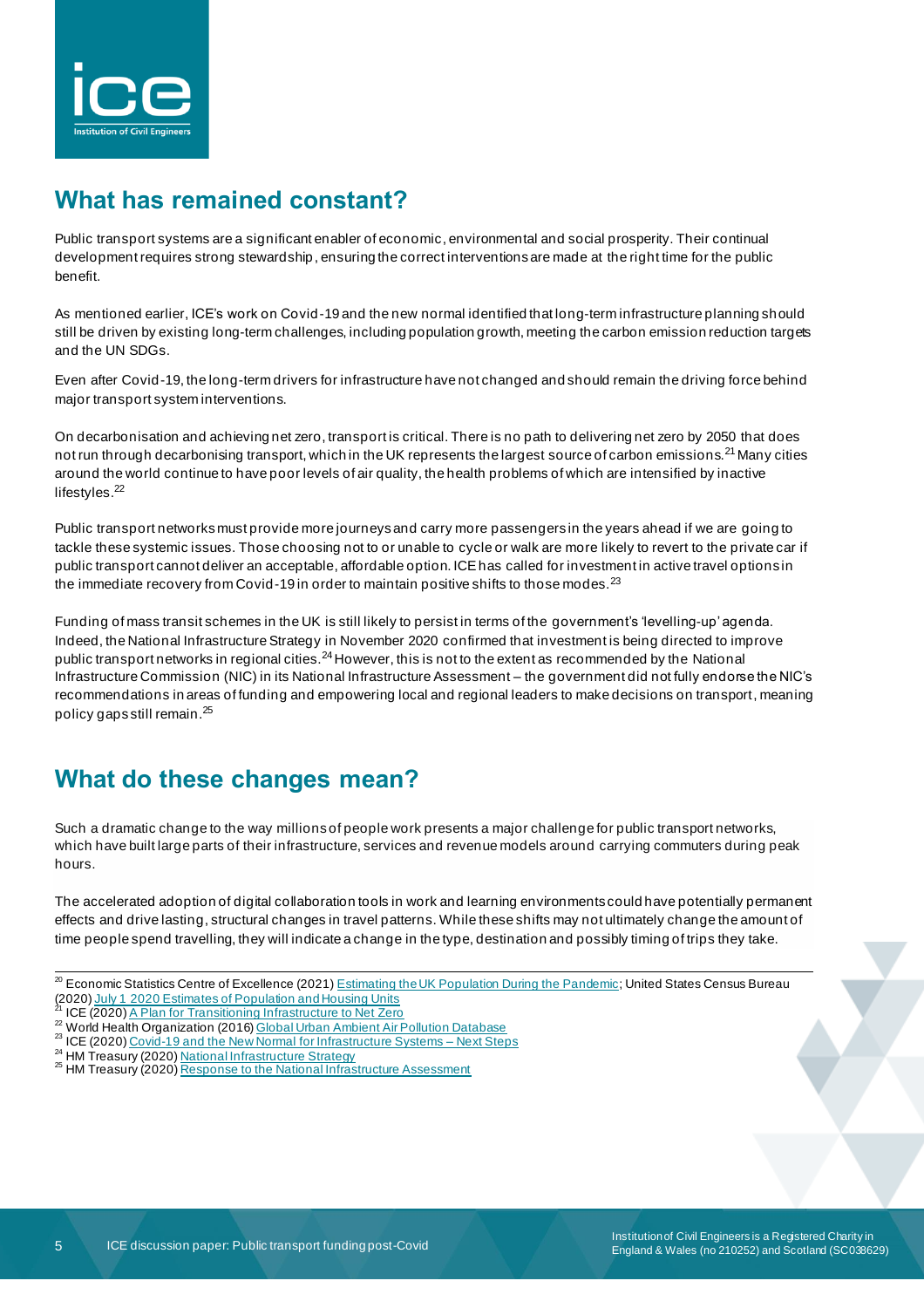

Continued patterns of working from home will result in fewer commutes into cities. The increase in flexible working options could change where people live, resulting in increased population levels in smaller towns and rural areas, which are not as well served by public transport as larger towns and cities. This could increase people's reliance on private car use, and raises questions about how the infrastructure system will cope with the changing demands.

In terms of future trends, UK adults largely expect to choose to travel as they did before the pandemic, with private cars remaining the dominant form of transport for around half for shopping, leisure and personal matters. <sup>26</sup> Walking and cycling, however, are likely to become more frequent modes of travel as the public recognises how much they value being able to easily get around cities and communities without having to drive.<sup>27</sup> In polling conducted by YouGov on behalf of ICE, 72% of British adults said they would be likely to use their private car to carry out their day-to-day activities when Covid-19 restrictions begin to lift, with 27% likely to use the bus and 21% likely to use the train.<sup>28</sup>

In the NIC's longer-term scenario analysis work on infrastructure and behavioural change, four out of five scenarios would see a reduction in annual trips on public transport by the year 2055.<sup>29</sup> The analysis illustrates that even limited changes in public behaviour can lead to changes in overall demand or distributional patterns.

However, as the NIC has stated, it is too early to assume that behavioural change will lead to completely different patterns of infrastructure use long term.<sup>30</sup> As outlined earlier, the UK's population will continue to grow and there is political impetus to invest in public transport infrastructure to meet national objectives. Intelligent use of scenario planning will therefore be vital, with operators taking a more adaptive approach and making the best use of data gathering and analysis on which to base their decisions.

But while there is uncertainty in this space about the extent to which people will return to using public transport long term, an immediate return to pre-Covid levels of use is unlikely.

Data from the Department for Transport and Ipsos MORI from February/March 2021 indicated that passengers reported low levels of comfort when using public transport, with 58% supporting the retention of social distancing measures even after all adults have been offered both vaccine doses.31Allied with ICE's findings from *Covid-19 and the New Normal,* this may indicate that transport provision in the future should continue with measures designed to limit the spread of airborne diseases. <sup>32</sup> If people remain less comfortable about travelling on public transport, private car use may increase, which has implications for carbon emissions, congestion and air quality.<sup>33</sup>

It is also possible that the public will demand a different offering from public transport networks. Rail may support longer, less frequent journeys for commuting, and shorter, more frequent journeys for shopping and socialising . There are opportunities also for rail to become more dominant as a transport option for leisure purposes, potentially aligned with behavioural changes driven by factors such as net zero (i.e. fewer flights and lower levels of private car use). If more people choose this approach, it is likely that they will demand a more comfortable journey and better services to suit their needs.

<sup>&</sup>lt;sup>26</sup> Campaign for Better Transport (2021[\) Survey Reveals Public's Travel Plans Post Covid](https://bettertransport.org.uk/media/12-apr-2021-survey-reveals-publics-travel-plans-post-covid)

<sup>&</sup>lt;sup>27</sup> ICE (2020) [Covid-19 and the New Normal for Infrastructure Systems –](https://www.ice.org.uk/getattachment/news-and-insight/policy/covid-and-new-normal-for-infrastructure-systems/icg-ice-covid-19-and-the-reinvention-of-infrastructure-delivery-a-white-paper-web.pdf.aspx) Next Steps

 $^{28}$  All figures, unless otherwise stated, are from YouGov Plc. Total sample size was 7,000 adults. Fieldwork was undertaken between 8th -11th March 2021. The survey was carried out online. The figures have been weighted and are representative of all GB adults (a ged 18+).

<sup>29</sup> National Infrastructure Commission (2021[\) Behaviour Change and Infrastructure Beyond Covid-19](https://nic.org.uk/studies-reports/behaviour-change-and-infrastructure-beyond-covid-19/)

 $30$  Ibid

<sup>31</sup> Department for Transport (2021[\) All Change? Travel Tracker –](https://www.gov.uk/government/publications/covid-19-travel-behaviour-during-the-lockdown) Wave 4 Report

<sup>&</sup>lt;sup>32</sup> ICE (2020) [Covid-19 and the New Normal for Infrastructure Systems –](https://www.ice.org.uk/getattachment/news-and-insight/policy/covid-and-new-normal-for-infrastructure-systems/icg-ice-covid-19-and-the-reinvention-of-infrastructure-delivery-a-white-paper-web.pdf.aspx) Next Steps

<sup>&</sup>lt;sup>33</sup> World Economic Forum (2020) [Here's How to Make Public Transport Safer During Covid-19](https://www.weforum.org/agenda/2020/07/masks-subway-disinfectant-how-to-make-commuters-feel-safe-after-covid-19/)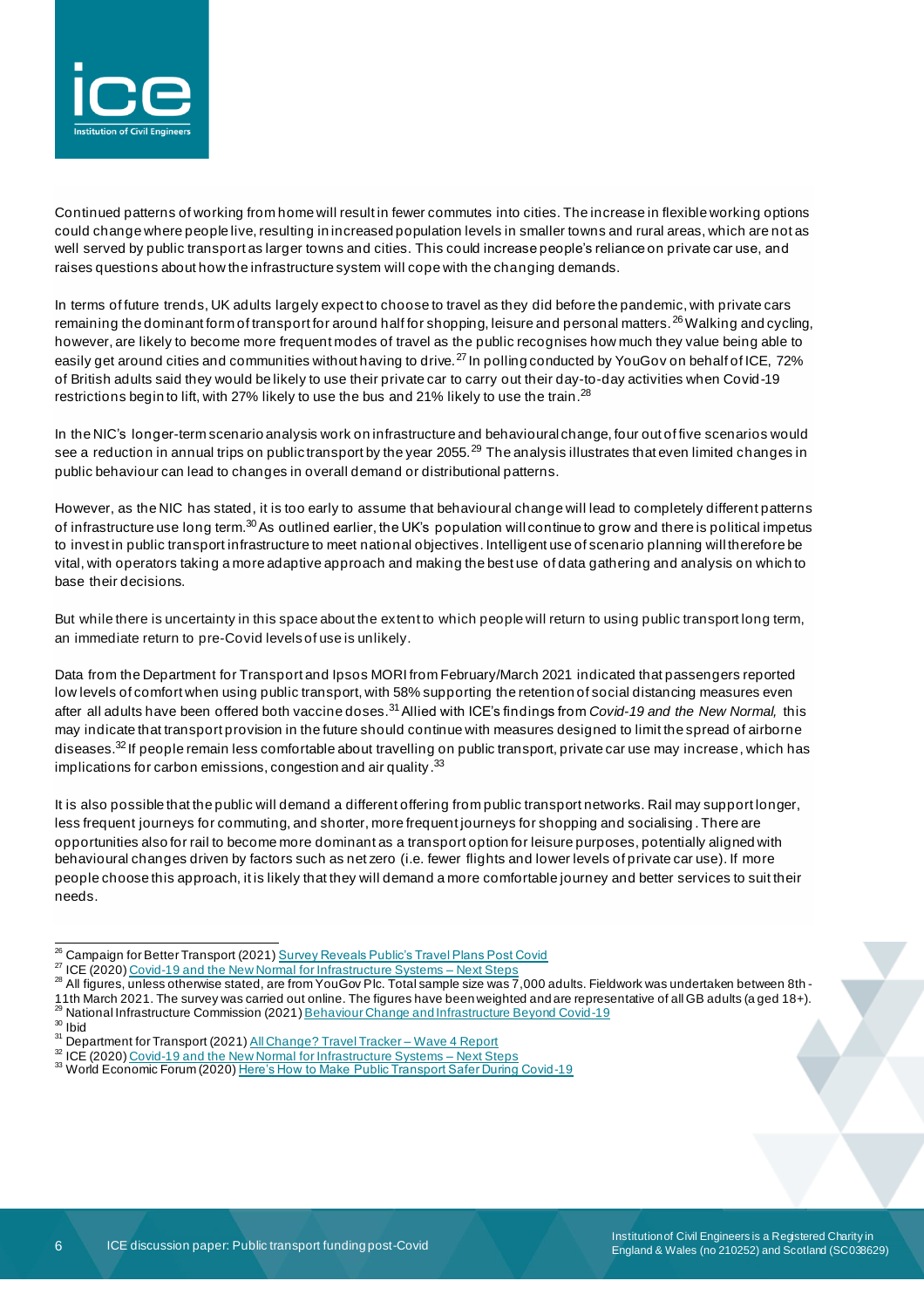

# **Key considerations for funding public transport**

Governments globally have had to respond quickly to changing demand and subsequent reductions in revenue, subsidising public transport to significant extents and, in some cases, nationalising provision. Regardless of whether these operators are fully in the public sector, franchised or fully private, they have needed financial support to maintain at least a basic level of service to keep economies running, notably for key workers.

In 2020, transit operations in Spain lost €250 million per month, while New York's Metropolitan Transportation Agency (MTA) estimates an \$8 billion deficit in 2021.<sup>34</sup> In Canada, transport agencies faced a financial shortfall of CA\$400 million per month in the immediate aftermath of the country's first lockdown as passenger numbers collapsed by up to 90%.<sup>35</sup>

It has become increasingly clear that in many cases this is not a question of short-term support to tide operators over through a difficult year, but that there are likely to be long-term changes to commuting patterns and the desire to travel in and to cities.

The need to provide public funds to keep operators afloat raises further questions about the long -term viability of such operators. In addition, the short-term nature of the funding packages that have been provided makes long-term planning challenging.

For some public transport services, a small reduction in passengers could lead to a downward spiral in revenues, possibly leading some services to be reduced or even discontinued. A deterioration in the quality of the transport networks would impact directly on economic recovery post-Covid and significantly reduce the ability to deliver on long-term objectives such as net zero.

Public transport provides positive economic, social and environmental benefits. This is why supporting growth in public transport networks – including bus, rail and tram/light rail – is a focus of central and local government transport policy and capital programmes.

If public transport services are run well, they support the achievement of wider national goals such as net zero, climate change resilience and reducing air pollution.

As a result of the wider benefits, public transport received high levels of government support even before the pandemic. In the UK, central government provided between £3 billion and £7 billion per year in revenue support across the rail sector, with fare revenue in 2018/19 accounting for 49% of rail industry income. <sup>36</sup> In the same year, 40% of the bus industry's revenue came from central government and 60% from fares and very few other sources.<sup>37</sup>

Crucially, operators do not know what they are forecasting for. Until a clearer picture emerges, there will be a need for resilient commercial models, constant data gathering and monitoring, alongside certainty and backing from government.

New York Times (2021) [N.Y.C. Staves Off Cuts to Public Transit, Despite Dire Warnings](https://www.nytimes.com/2021/02/18/nyregion/nyc-subway-bus-budget.html)

<sup>&</sup>lt;sup>35</sup> Deloitte Canada (2020[\) Tackling Public Transit's Funding Gap During the Recovery](https://www2.deloitte.com/content/dam/Deloitte/ca/Documents/public-sector/ca-tackling-public-transits-funding-gap-en-aoda.pdf)

<sup>&</sup>lt;sup>36</sup> Office of Road and Rail (2020[\) UK Rail Industry Financial Information 2018–19](https://www.orr.gov.uk/sites/default/files/om/uk-rail-industry-financial-information-2018-19.pdf)

<sup>&</sup>lt;sup>37</sup> Department for Transport (2019) [Annual Bus Statistics: England 2018/19](https://assets.publishing.service.gov.uk/government/uploads/system/uploads/attachment_data/file/852652/annual-bus-statistics-2019.pdf)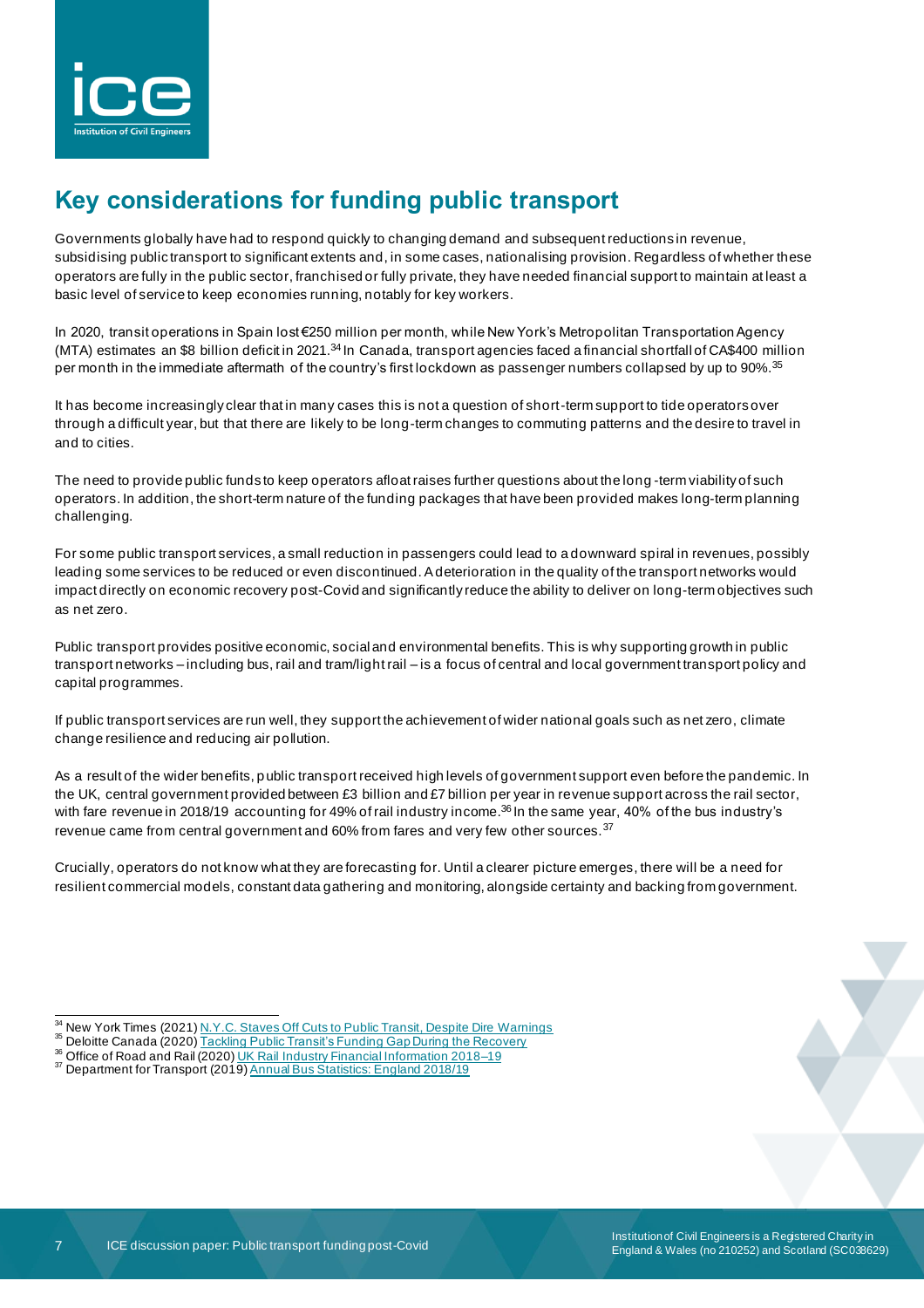

#### *Transport for London*

*In May 2020, the government granted Transport for London (TfL) a £1.6 billion grant to keep services running, after* passenger numbers dropped by 90%. This was later extended in October 2020 and then again in March and June 2021. In *total, government support for TfL amounts to more than £4 billion since March 2020.*

*In a London context, for much of the past decade, the London Underground has generated a sizable operating surplus, which contributed to TfL having one of the highest farebox recovery ratios in the world of around 61% in 2019/20. <sup>38</sup> This ratio is typically unheard of in world transport, with the norm around 40 to 45%.*

*Estimates from London First suggest that rail revenues may be down by between 18 and 26% compared to TfL's current five-year business plan for 2024/25.<sup>39</sup> Combined with other factors, TfL's funding gap is estimated to be between £500 million and £2 billion by 2024/25.<sup>40</sup>*

*This aligns with the Mayor of London's independent review commission for Transport for London, which suggests a gap of £1.5 to £2 billion.<sup>41</sup>*

### Impact on future transport projects

ICE's work on Covid-19 and infrastructure highlighted that changes to work and travel habits put question marks over the appropriateness of some infrastructure investments.<sup>42</sup> Transport system interventions are typically initiated to support passenger growth or provide new connections on a 'predict and provide' model. This model currently cannot be used in the same way as a year or so ago, so it is clear that future infrastructure forecasting should use scenarios to navigate the current period of uncertainty.

The November 2020 changes to the Green Book could also impact on making the case for future investments. Business cases for transport have typically been based on maximising capacity and decreasing journey times.43With the 2020 reforms to the Green Book that mean the strategic case now has to better align to local objectives, there could be changes in how public transport projects are appraised and prioritised, particularly in light of the impacts from the pandemic.

## **What are the options for future funding models?**

Policies aimed at growing the economy and strengthening the resilience of transport networks can at the same time address longstanding environmental challenges and social inequalities, if they are designed and implemented well.

Regaining pre-pandemic levels of public transport passenger numbers will be difficult. If a lack of funding forces operators to cut services or increase fares, public transport becomes both less attractive and less affordable. This would undo the years of progress in improving passenger numbers, reliability and journey satisfaction.

- 38 Moody's (2021[\) Structural Fall in Ridership Post Pandemic Opens Substantial Funding Shortfall](https://www.lagazettedescommunes.com/telechargements/2021/04/sector-in-depth-global-transportation-29mar21.pdf)
- <sup>39</sup> London First (2021[\) Transport in London: New Solutions for a Changing City](https://www.londonfirst.co.uk/sites/default/files/documents/2021-01/TransportInLondon.pdf)

<sup>40</sup> Ibid

- 41 Transport for London (2020[\) TfL Independent Review](https://content.tfl.gov.uk/tfl-independent-panel-review-december-2020.pdf)
- <sup>42</sup> ICE (2020) [Covid-19 and the New Normal for Infrastructure Systems](https://www.ice.org.uk/getattachment/news-and-insight/policy/covid-19-and-the-new-normal-for-infrastructure/icg-ice-covid-19-new-normal-infrastructure-systems.pdf.aspx#_ga=2.196986540.1684448927.1622468352-1714938937.1528710932)
- 43 ICE (2020) [Reforming the Green Book to Achieve Better Outcomes from Infrastructure Investment: ICE Discussion Paper](https://www.ice.org.uk/getattachment/news-and-insight/policy/reforming-the-green-book-towards-better-outcomes/ICE-Green-Book-discussion-paper-FINAL.pdf.aspx#_ga=2.132931982.1684448927.1622468352-1714938937.1528710932)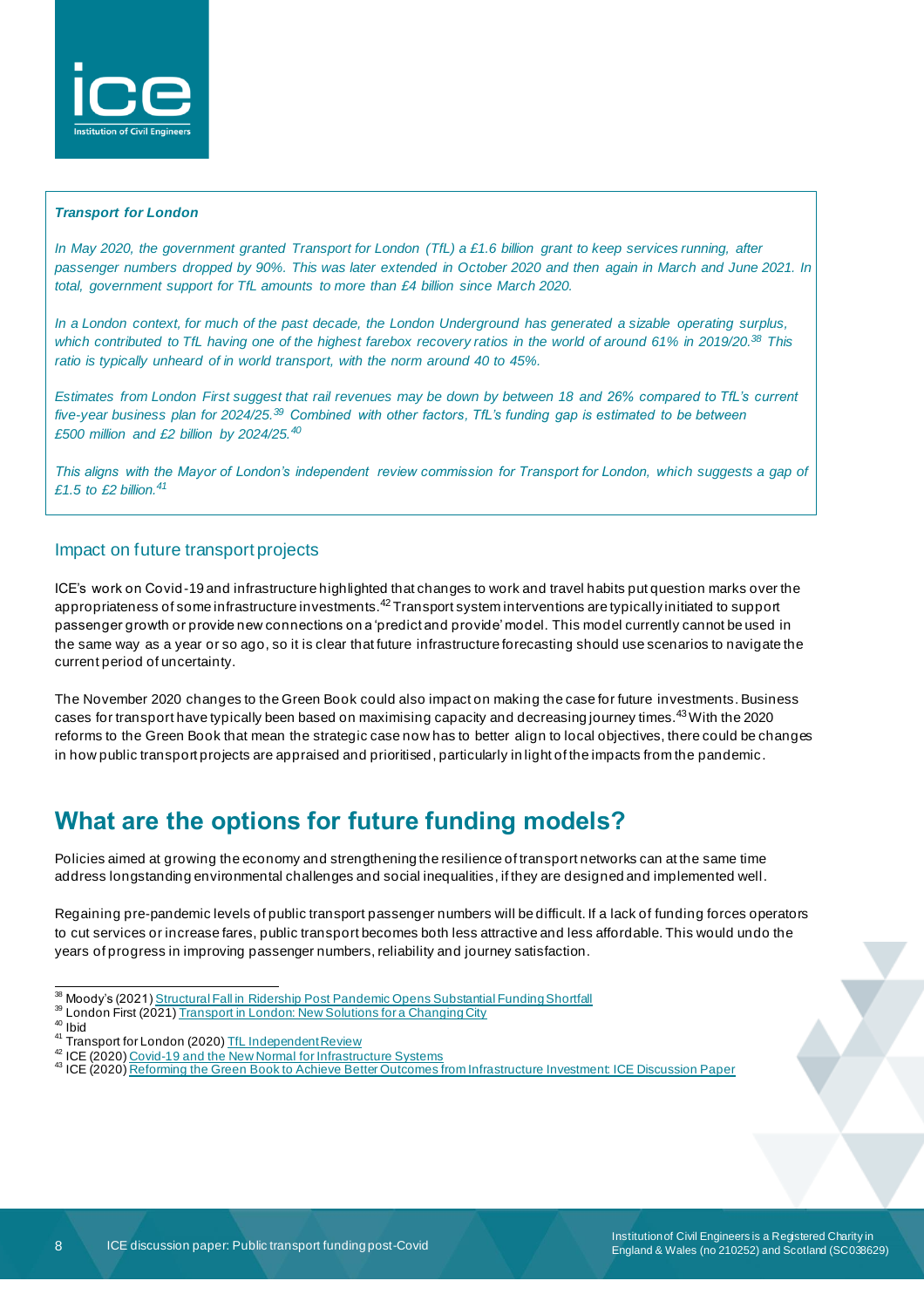

If public transport is not effectively funded, there is a risk of causing a spiral of decline in which poor-quality services lead to lower passenger numbers and therefore lower revenues which, in turn, lead to further cuts. This situation must be avoided if there is any likelihood of achieving net-zero emissions by 2050, and the UN SDGs by 2030. Affordable, accessible, low-carbon public transport is vital to addressing these challenges, through reducing carbon emissions, improving air quality and reducing congestion, as well as a host of wider social benefits.<sup>44</sup>

Given the immediate and longer-term challenges facing public transport, there are likely to be changes in where revenue comes from, whether that is through continued support, higher fares, diversified funding streams or new/devolved taxation powers.

### The principles for future funding

While there is no one-size-fits-all approach to ensuring sustainable funding for public transport going forward, there are certain principles that an effective transportation funding mechanism should be built on.

- 1. The funding model requires a reasonable amount of stability and resilience. Indeed, this is one reason why the pandemic has impacted hard on UK public transport in particular, as the heavy reliance on farebox revenue left operators vulnerable.
- 2. The funding model must be flexible enough to scale with demand for public transport in times when there is significant growth in demand. This includes close alignment between timetables and accessibility of different modes in order to 'right-size' the system.
- 3. The funding model requires a diverse array of revenue sources. While the exact mix of funding will depend on local requirements, there is a need for a mix of general taxpayer revenues, farebox and some specific tax revenues. This can include road user or congestion charging, workplace parking levies or looking to adopt funding models that incorporate property portfolios.
- 4. The funding model must be accepted by the public. There is a need for public transport to be safe, affordable, accessible and reliable, without government support for it vastly increasing the size of public sector net debt. It is important that the public do clearly recognise the value of public transpo rt and its importance to meeting national goals, but the extent to which they are willing to pay for it needs to be a key consideration.

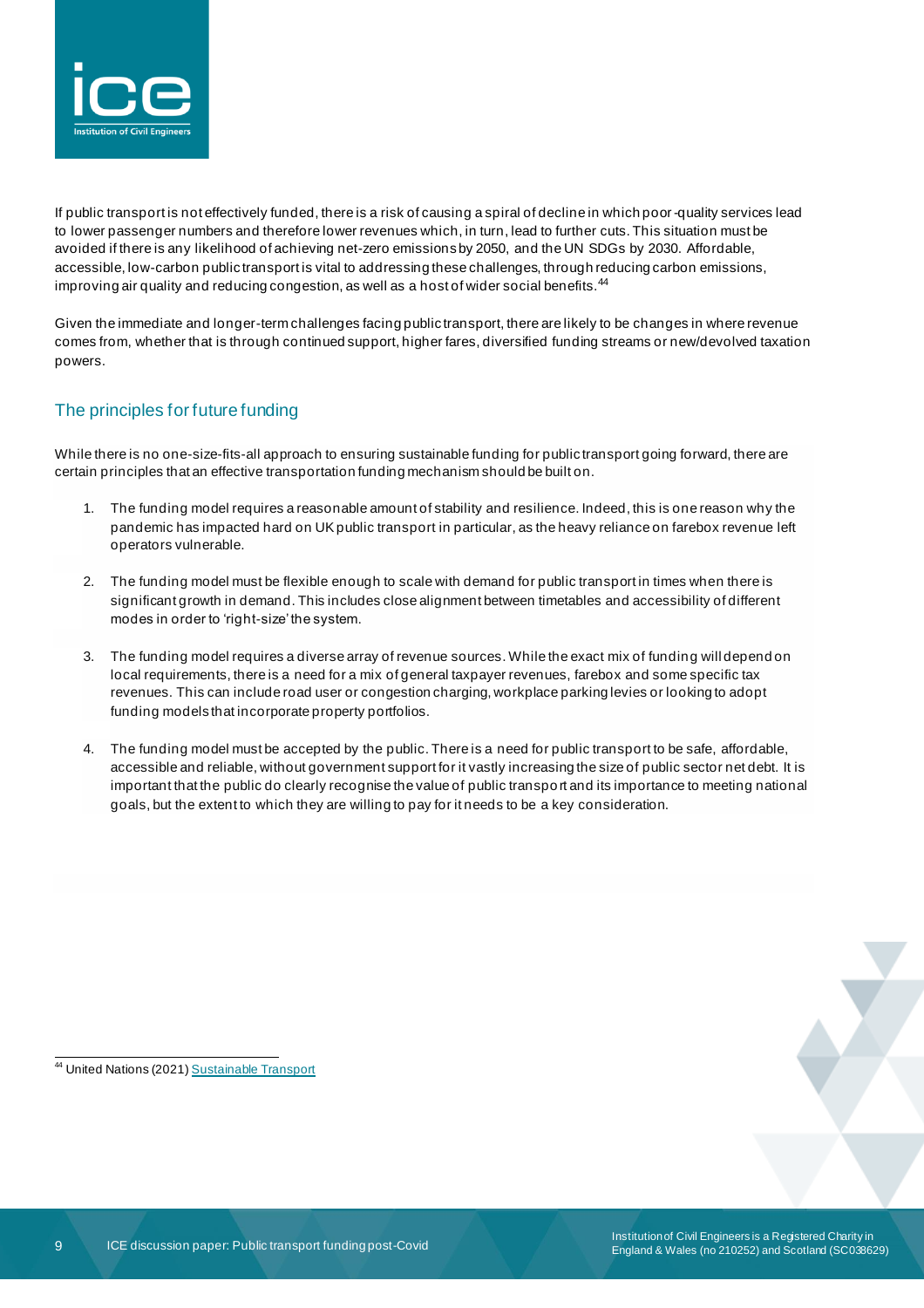

### Policy options

| <b>Negative</b> | <b>Neutral</b> | <b>Positive</b> |
|-----------------|----------------|-----------------|
|                 |                |                 |

|                                            | Stability and<br>resilience | Scaling with<br>demand | <b>Diversified</b><br>funding sources | Public<br>acceptability |
|--------------------------------------------|-----------------------------|------------------------|---------------------------------------|-------------------------|
| Maintaining<br>government<br>support       |                             |                        |                                       |                         |
| Raising fares                              |                             |                        |                                       |                         |
| Cutting back<br>services                   |                             |                        |                                       |                         |
| Introducing road<br>user charging          |                             |                        |                                       |                         |
| Land value<br>capture                      |                             |                        |                                       |                         |
| Low-fare/fare-<br>free public<br>transport |                             |                        |                                       |                         |

Table 1: Potential impacts of different policy options on the principles for future funding

### Maintaining government support

With the enormous impacts on public transport fare revenue resulting from Covid-19, the question should perhaps not be whether support is needed, but what structure and shape that support should take.

The most straightforward long-term solution is a stable agreement between the government and public transport operators to fund the gap, recognising the contribution that public transport makes to achieving wider societal goals.

However, such an approach could be expected to meet with public and political opposition, particularly if passenger numbers do not significantly increase. In the post-pandemic recovery, there is likely to be an increase in competition for funding and investment across other government departments and parts of the economy , with people and politicians demanding that taxpayer money is directed towards other concerns.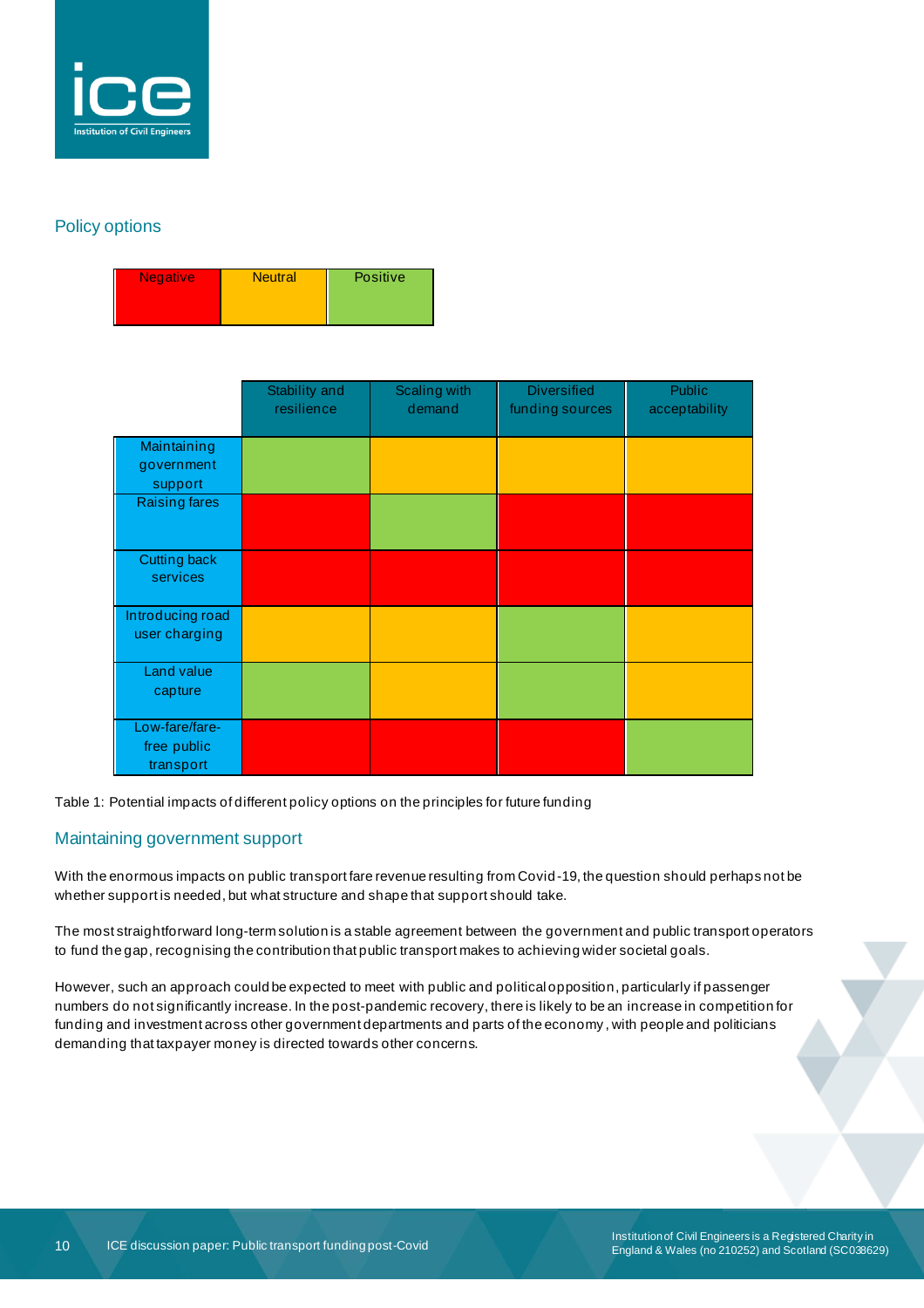

There are also risks that short-term funding agreements lead to the suspension or cancellation of planned longer-term projects. TfL, for example, may be forced to scrap major capital projects in order to find savings and efficiencies as part of the conditions stipulated in government funding.<sup>45</sup>

Above all, if government funding is to continue, it should support the transport sector's ability to pursue a transition to a sustainable future. There are holistic solutions that can be used. For example, capital funding could come with conditions that stipulate transport authorities produce plans to reshape their networks with greater levels of active travel, shared and public transport. Future funding could then be linked to these plans.

#### Raising fares

In the UK, the trend since the 1990s has been for the largest burden to fall on the user of a service. In public transport terms, this means rail fares have remained relatively high and utilise peak -load pricing.

There are two potential outcomes from changes in demand:

- a reduction in overall demand while peak demand stays the same
- a reduction in peak demand while there is still demand for regular services.

Either scenario would require public transport networks to operate similar levels of service as they did pre-pandemic, but with lower income from fares. Essentially, capacity will need to remain at a network level, but for fewer passengers.

If passenger numbers remain low or take a long time to return to previous levels, a model that relies on passenger revenues for large parts of funding is unsustainable. In the case of TfL, there are estimates that a 20% permanent drop in passenger numbers could lead to an approximate average 12% loss of operating revenue.<sup>46</sup> In the case of operators that rely less on farebox revenue, the impact would be lower but still significant – the New York MTA, Vancouver's TransLink and Île-de-France Mobilités, which covers Paris and the surrounding region, would experience an approximate 8% loss of operating revenue with a similar 20% drop in passenger numbers.<sup>47</sup>

With fewer passengers but similar levels of capacity under the existing system, fares would have to rise – perhaps significantly – or concessionary travel schemes would need reconsideration. While this option would lead to more fare revenue, it does not improve the long-term sustainability or resilience of the model. In addition, raising fares could make public transport both less accessible and less attractive for the wider public, which puts at risk the achievement of wider economic, environmental and social prosperity.

### Cutting back services

Another option is for operators to cut services to try to reduce costs. However, most operators have been under strong political and social pressure to maintain full or near-full service levels to support essential workers and, latterly, to encourage people back onto public transport as pandemic-related restrictions lift.

Initial service cuts may weaken revenue and reduce overall public support if passengers permanently shift to alternative modes of transport in response to service reductions. In the long term, underinvestment in the quality and capacity of

<sup>&</sup>lt;sup>45</sup> New Civil Engineer (2021) TfL May be Forced [to Mothball More Capital Projects Following £1bn Funding Deal](https://www.newcivilengineer.com/latest/tfl-may-be-forced-to-mothball-more-capital-projects-following-1bn-funding-deal-03-06-2021/)

<sup>46</sup> Moody's (2021[\) Structural Fall in Ridership Post Pandemic Opens Substantial Funding Shortfall](https://www.lagazettedescommunes.com/telechargements/2021/04/sector-in-depth-global-transportation-29mar21.pdf)

<sup>47</sup> Ibid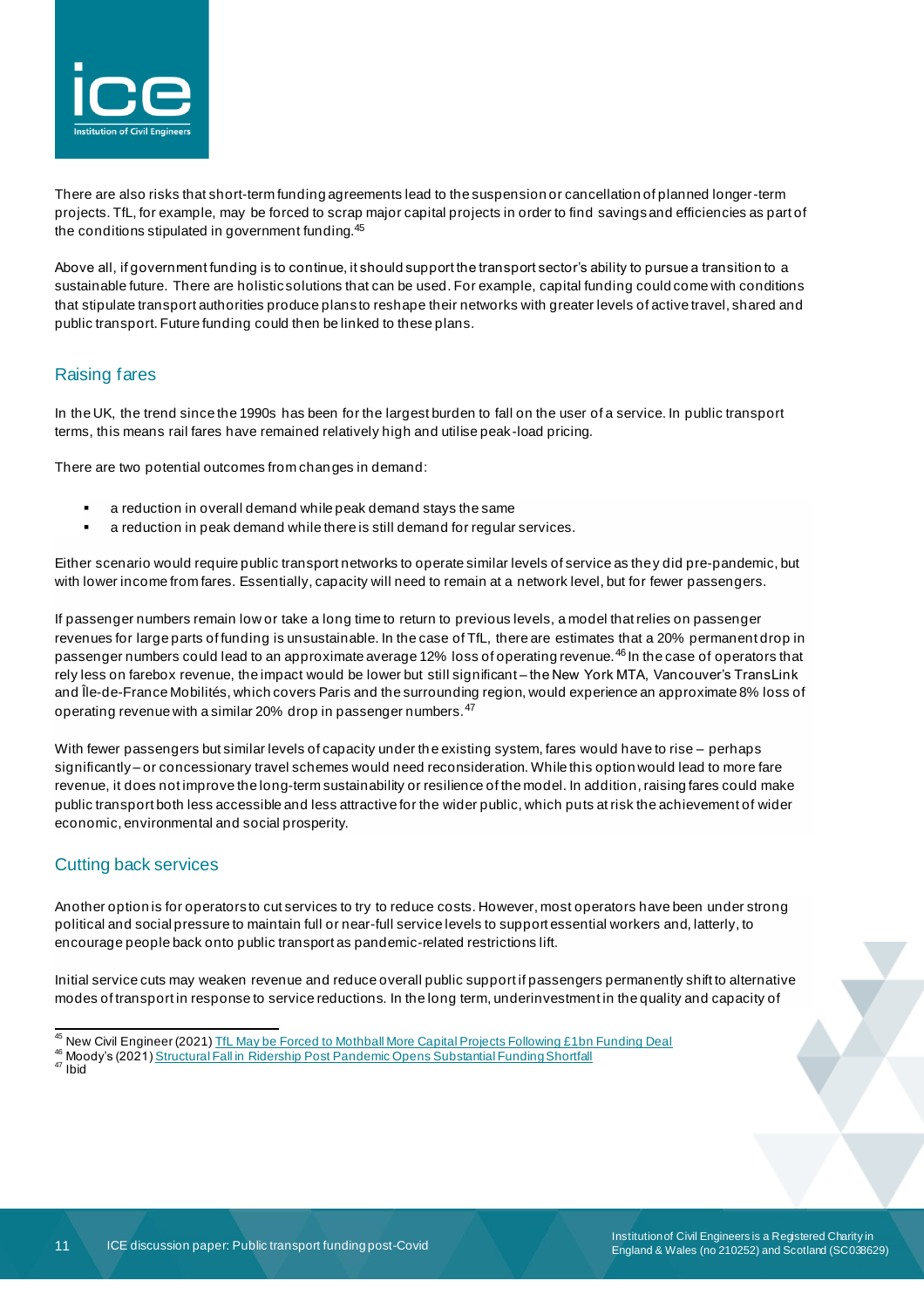

services is likely to make public transport a less attractive option, leading to a slower recovery in passenger numbers and increasing the risk of not meeting national strategic goals.

### Introducing road user charging

Most large cities have witnessed year-on-year reductions in the use of private vehicles. However, with private cars deemed safer to use during the pandemic than public transport, this trend has slowed, with other factors such as the rapid growth in the number of delivery vehicles contributing to congestion.

Some urban areas already have a road charging system in place where drivers pay to access some parts of cities, such as the Congestion Charge in London and Clean Air Zone in Birmingham.

Recent polling from Ipsos MORI shows that support for road user charging in the UK has increased significantly since 2007. In 2007, support for road user charging was about 33%; it is now up to 62%.<sup>48</sup> Support increases further if the revenues are then used to improve public transport or to tackle climate change or air pollution. Public support is particularly strong if the cost is higher for the most polluting vehicles.

ICE has previously explored the practicalities of a 'pay as you go' (PAYG) system on the UK's Strategic Road Network, though not at city level, and found that there was public support for road user charging if it was used as a replacement for both Vehicle Excise Duty (VED) and Fuel Duty.<sup>49</sup>

Road user charging as a means to solely obtain more funding is a difficult and thorny issue, and one unlikely to be accepted by the wider public. At a city level, this mechanism could be counterproductive to fund transport measures when one of the overarching objectives for transport in most urban areas is to reduce car use. There are other risks associated with introducing local schemes, notably displacement effects. If only one authority in an area introduces it, economic activity could be displaced to another authority.

In Singapore, road user charging is not seen as a revenue-generating exercise. Instead, it is understood by the public that the benefits are reduced congestion and better air quality.<sup>50</sup> Indeed, distance-based road user charging must be about delivering outcomes that benefit society, including cleaner air, better journeys and improved public transport accessibility. As ICE outlined in a set of principles for PAYG roads, it must be ensured that any system is fair and transparent so that it cannot be challenged in terms of its pricing method and integrity.<sup>51</sup>

There is therefore a need to think strategically and holistically when considering potential road user charging solutions. Implementing them in order to generate revenue lost as a result of an unprecedented crisis is not a decision that should be taken lightly.

However, the clock is ticking, with UK government policy for the sale of all new cars and vans to be effectively zero emission by 2030. An increasing number of vehicles exempt from Fuel Duty and VED, alongside a continuation of the Fuel Duty escalator freeze, will mean that these mechanisms will raise significantly less than they do at present by the end of the next decade, and it is clear that some form of road user charging policy will be required in order to avoid a so-called 'carbon fuel crunch'.

Ipsos MORI (2020) [Public Support Charging Motorists to Use Roads, But Want it to be Done for the Right Reasons](https://www.ipsos.com/ipsos-mori/en-uk/public-support-charging-motorists-use-roads-want-it-be-done-right-reasons)

<sup>49</sup> ICE (2019) Pay As You Go – [Achieving Sustainable Roads Funding in England](https://www.ice.org.uk/news-and-insight/policy/pay-as-you-go-sustainable-roads-funding)

<sup>&</sup>lt;sup>50</sup> Transport Committee evidence transcript (2021) [Reforming Public Transport after the Pandemic](https://committees.parliament.uk/oralevidence/1555/pdf/)

<sup>&</sup>lt;sup>51</sup> ICE (2019) Pay As You Go – [Achieving Sustainable Roads Funding in England](https://www.ice.org.uk/news-and-insight/policy/pay-as-you-go-sustainable-roads-funding)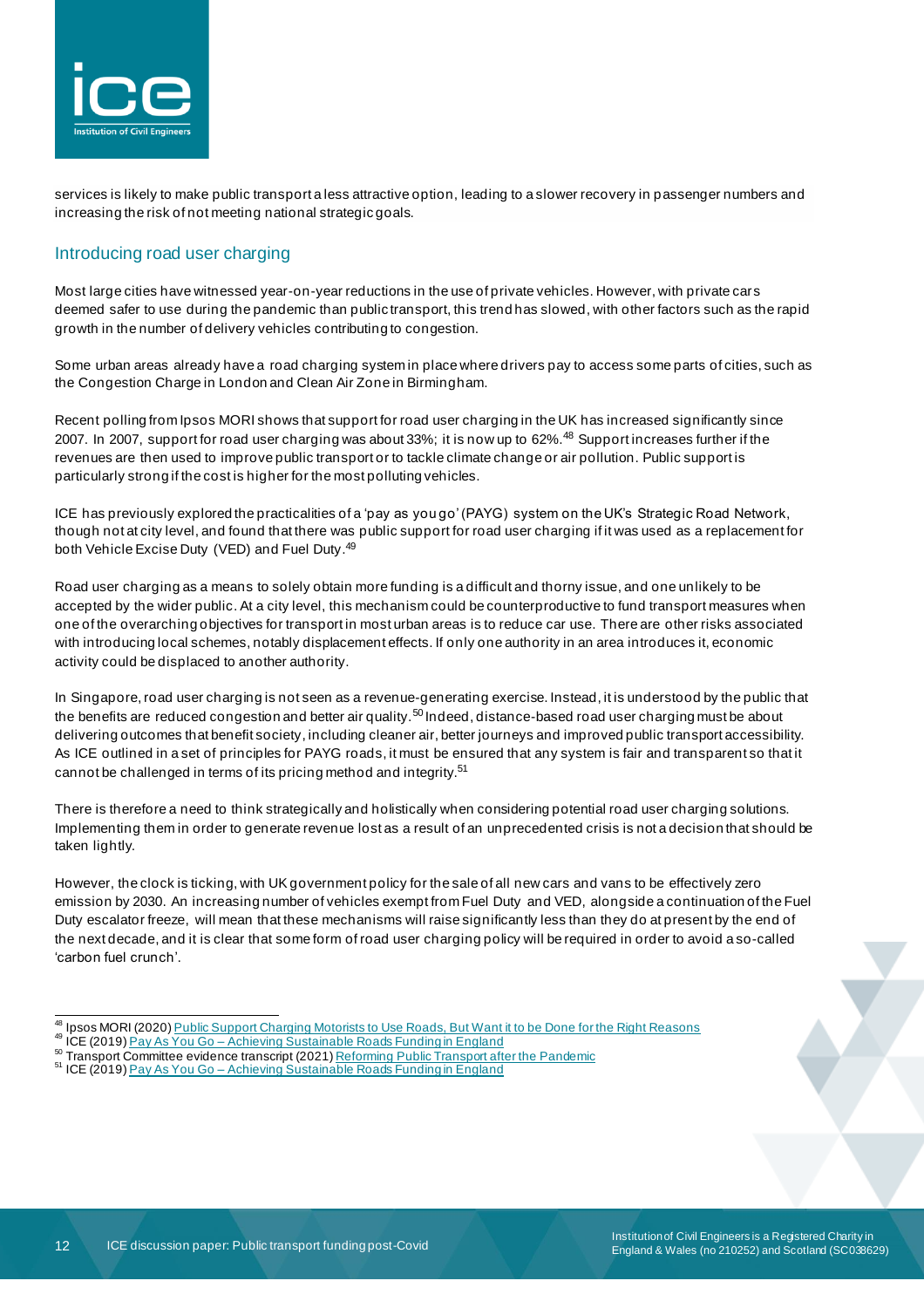

#### Land value capture

Land value capture provides a potential mechanism for public transport authorities to generate revenue. It seeks to monetise the gains landowners can realise from land in proximity to newly developed public transport and to use it to pay for the network.

The 'Rail Plus Property' model used by Hong Kong's Mass Transit Railway (MTR) Corporation allows Hong Kong's public transport company to be self-financing – unlike many transport authorities in the world. $^{52}$ 

The model sees MTR construct new rail lines and tender for private developers to build residential and commercial properties above its stations, then take a share of the resulting sale or rental income. This provides the capital for operations and maintenance as well as for funding new projects.

It effectively captures the increase in the land's value resulting from a new metro station via the deals it extracts from developers of new housing, offices and retail space over and around the line. Developments are also carefully managed to ensure the mix of services that customers want. The result is developments that feed the railway in exchange for a railway that maximizes the value of developments.

London has a similarly dense population and so could apply this model, and it has been used to an extent to fund Crossrail through a revenue-limited Community Infrastructure Levy (CIL). Studies have found, however, that there is an estimated land value uplift of £5.5 billion within 1km of a Crossrail station, with the CIL capturing only just over 10% of that value.<sup>53</sup>

There are, however, concerns that land value capture in this way would only be suitable for densely populated urban areas – it is one potential solution as part of a wider toolkit of available policy options.<sup>54</sup>

### Low-fare/fare-free public transport

While unlikely to be politically acceptable in the UK, it is worth noting that some cities around the world have adopted a model centred around low-fare or fare-free public transport. Cities and towns have been experimenting with these policies since the 1960s, with Luxembourg introducing fare-free public transport nationwide in 2020.<sup>55</sup>

It is of little surprise that introducing low-cost public transport increases passenger numbers. Strong passenger growth has been reported everywhere free public transport has been introduced, with the impacts more evident several years after implementation.<sup>56</sup>

The most successful schemes are those whose goal is to grow passenger numbers, primarily in areas where public transport use has been historically low.<sup>57</sup> There is limited evidence that fare-free schemes as a means to meet environmental or social objectives are effective. Indeed, some fare-free schemes have actually had a damaging impact on achieving wider goals such as increasing active travel uptake, as people have shifted modes from active travel to public transport.<sup>58</sup>

<sup>55</sup> Mobilitéitszentral (2020[\) Free Transport](https://www.mobiliteit.lu/en/tickets/free-transport/)

<sup>52</sup> McKinsey & Company (2016[\) The 'Rail Plus Property' Model: Hong Kong's Successful Self-financing Formula](https://www.mckinsey.com/business-functions/operations/our-insights/the-rail-plus-property-model) <sup>53</sup> ICE (2018) [State of the Nation 2018: Infrastructure Investment](https://www.ice.org.uk/ICEDevelopmentWebPortal/media/Documents/Media/Policy/ICE-SoN-Investment-2018.pdf)

<sup>54</sup> Ibid

<sup>56</sup> Fearnley, N, *International Journal of Transportation* (2013[\) Free Fares Policies: Impact on Public Transport Mode Share and Other](https://pdfs.semanticscholar.org/cc1d/94a6da5b1541f9cc0c81e38a9b19ef96b2e9.pdf)  **[Transport Policy Goals](https://pdfs.semanticscholar.org/cc1d/94a6da5b1541f9cc0c81e38a9b19ef96b2e9.pdf)** 

**Ibid** 

<sup>58</sup> Fearnley, N, *International Journal of Transportation* (2013) [Free Fares Policies: Impact on Public Transport Mode Share and Other](https://pdfs.semanticscholar.org/cc1d/94a6da5b1541f9cc0c81e38a9b19ef96b2e9.pdf)  [Transport Policy Goals](https://pdfs.semanticscholar.org/cc1d/94a6da5b1541f9cc0c81e38a9b19ef96b2e9.pdf)